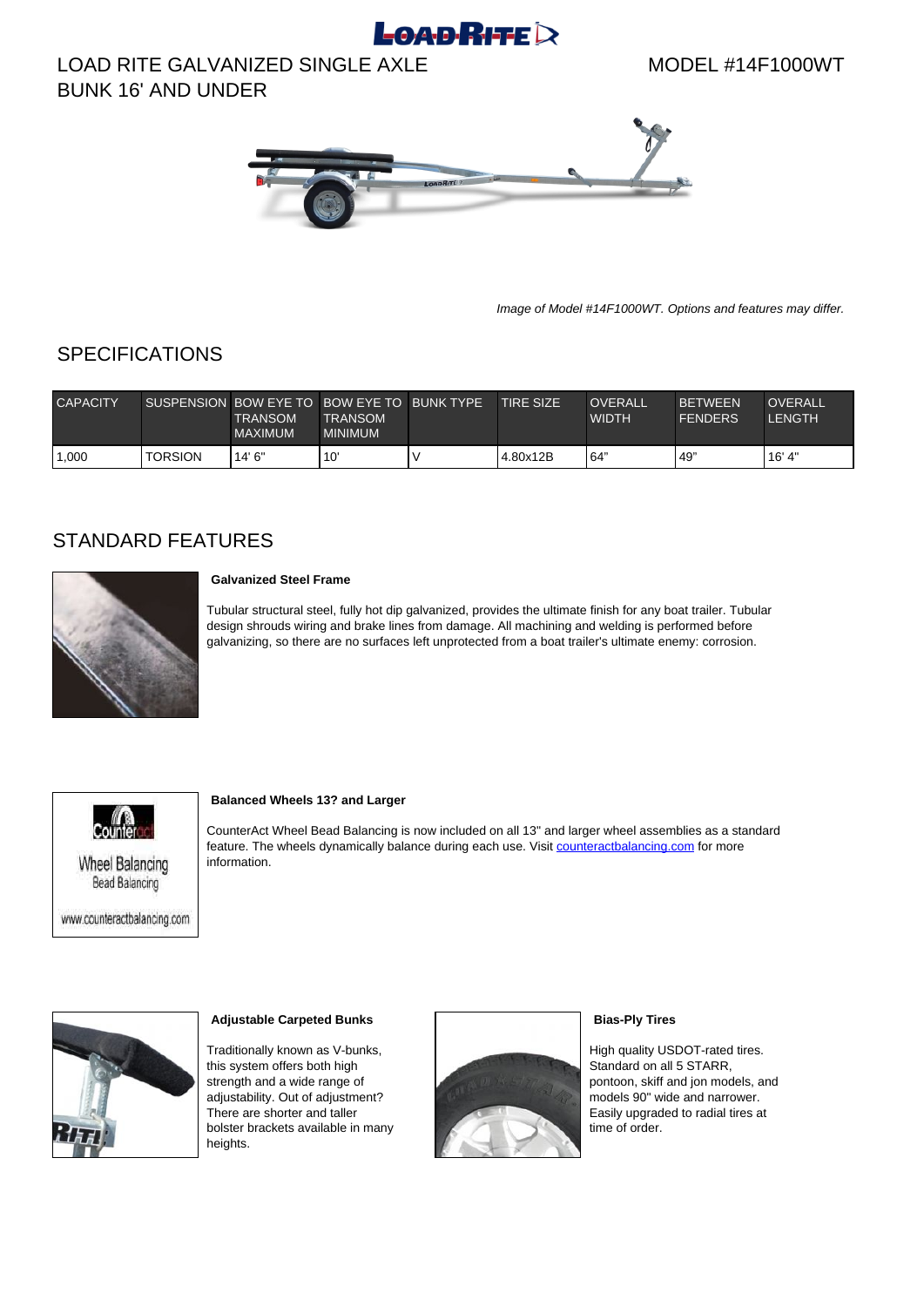

### **NMMA / NATM Certified**

Each year Load Rite trailers undergo a detailed inspection process in order to earn the right to proudly display this certification on products we manufacture.



### **Greaseable Hubs**

Trailer with peace of mind knowing that you've inspected the condition and topped off the lubricant level in each hub of your trailer.



**2 Plus 3 Years Coupler to Taillight Warranty** Load Rite's premiere warranty exclusive to our Elite line of trailers.



**Torsion Axle Suspension on Single Axle Models\*** Availability varies. Consult your dealer.



**Plastic Fenders**

Impact-resistant plastic fenders.



**Galvanized Axle With Leaf Springs**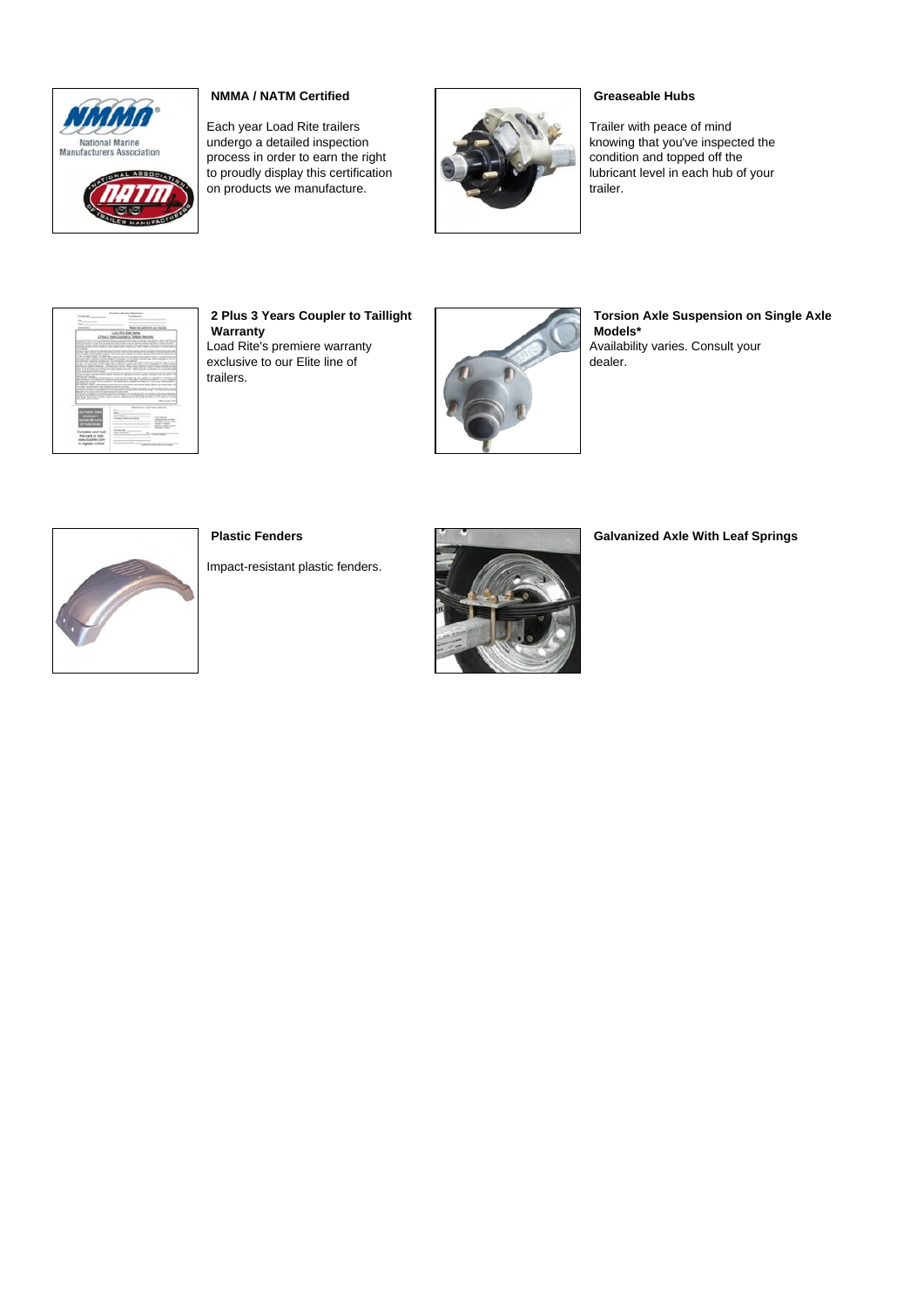# OPTIONS



### **Quick-Slide® Bunk Covers**

These multi-purpose covers provide a smooth surface to help the boat or pontoon to slide easier when launching and loading. They also offer an insulating barrier to help prevent corrosion for metallic hulled craft. Highly recommended for pontoon applications.



**Steady Rest**

Carpeted bunk section positioned above and perpendicular to the trailer tongue. Provides an extra resting and balance point, and helps prevent keel contact with the tongue when loading in certain ramp conditions.



### **Tongue Jack**

Tongue jacks are recommended on all trailers. Appearance and specifications vary by application. Tongue jacks are optional on all models where not original equipment.



### **Spare Tire and Carrier**

The most important option to consider, every trailer should have a spare tire readily available. Consult dealer for recommended bracket for individual application.



### **LED Lighting**

LED lights offer far greater reliability than incandescent fixtures. Long-lasting and waterproof design make these lights ideal for any trailer application.



### **PVC Side Guides**

PVC side guides provide additional guidance when lining up to load on steep ramps. Optional on most other boat trailers including all 5 STARR models.



### **Heat Shrunk Wire Splices**

Upgrade from standard silicone gel-filled connectors to heatshrunk connections for a little extra peace of mind.



### **Radial Tires**

Smoother riding and longer wear life than many bias-ply tires. A highly recommended upgrade.



### **2? by 6? Bunks**

Marine grade carpet over 2" x 6" dimensional lumber.